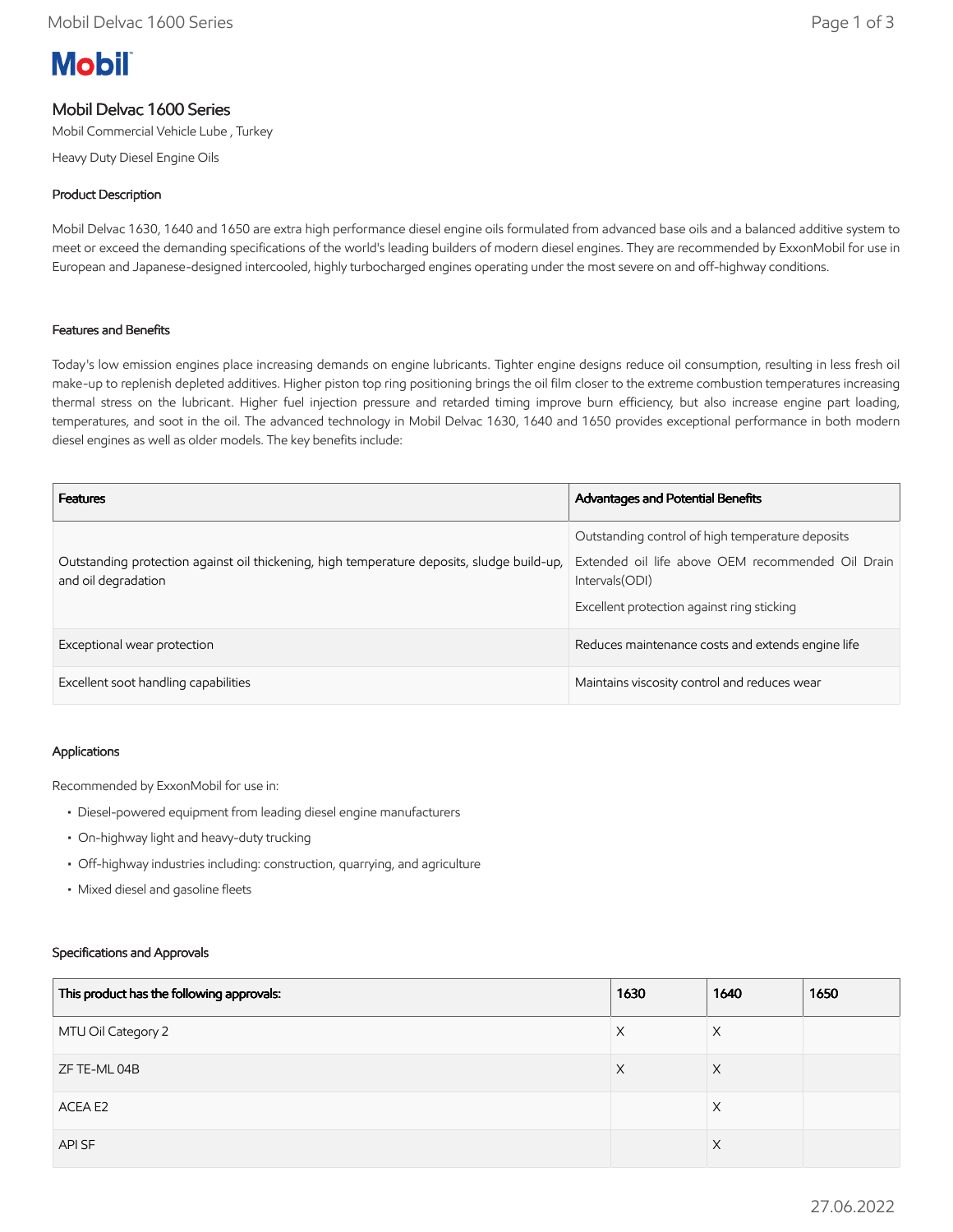# Mobil Delvac 1600 Series **Page 2 of 3**

| This product has the following approvals: | 1630 | 1640                            | 1650 |
|-------------------------------------------|------|---------------------------------|------|
| <b>MAN 270</b>                            |      | $\sqrt{}$<br>$\curvearrowright$ |      |

| This product is recommended for use in applications requiring: | 1630 | 1640     | 1650 |
|----------------------------------------------------------------|------|----------|------|
| ACEA E2                                                        | X    |          |      |
| Allison C-4                                                    | X    |          |      |
| API CF                                                         | X    | $\times$ | Χ    |
| API SF                                                         | X    |          | X    |
| <b>MAN 270</b>                                                 | Χ    |          |      |

#### Properties and Specifications

| Property                                      | 1630          | 1640          | 1650          |
|-----------------------------------------------|---------------|---------------|---------------|
| Grade                                         | <b>SAE 30</b> | <b>SAE 40</b> | <b>SAE 50</b> |
| Ash, Sulfated, mass%, ASTM D874               | 1.4           | 1.4           | 1.4           |
| Density @ 15.6 C, g/cm3, ASTM D4052           |               | 0.892         | 0.896         |
| Flash Point, Cleveland Open Cup, °C, ASTM D92 | 250           | 256           | 290           |
| Kinematic Viscosity @ 100 C, mm2/s, ASTM D445 | 11.5          | 14.1          | 19.5          |
| Kinematic Viscosity @ 40 C, mm2/s, ASTM D445  | 90            | 132           | 202           |
| Pour Point, °C, ASTM D97                      | $-30$         | $-21$         | $-18$         |
| Total Base Number, mgKOH/g, ASTM D2896        | 12            | 12            | 12            |
| Viscosity Index, ASTM D2270                   | 117           | 112           | 110           |

#### Health and Safety

Health and Safety recommendations for this product can be found on the Material Safety Data Sheet (MSDS) @ [http://www.msds.exxonmobil.com/psims](http://www.msds.exxonmobil.com/psims/psims.aspx) /psims.aspx

All trademarks used herein are trademarks or registered trademarks of Exxon Mobil Corporation or one of its subsidiaries unless indicated otherwise.

#### 11-2020

Mobil Oil Türk A.S.

Pakpen Plaza Halk Sokak No: 40-44 34734 Kozyatagi Istanbul

You can always contact our Technical Help Desk engineers on Mobil lubricants and services related questions: https://www.mobiloil.com.tr/tr-tr /contact-us

#### Tel: +90 850 390 4939

#### [http://www.mobiloil.com.tr](http://www.mobiloil.com.tr/)

Typical Properties are typical of those obtained with normal production tolerance and do not constitute a specification. Variations that do not affect product performance are to be expected during normal manufacture and at different blending locations. The information contained herein is subject to change without notice. All products may not be available locally. For more information, contact your local ExxonMobil contact or visit